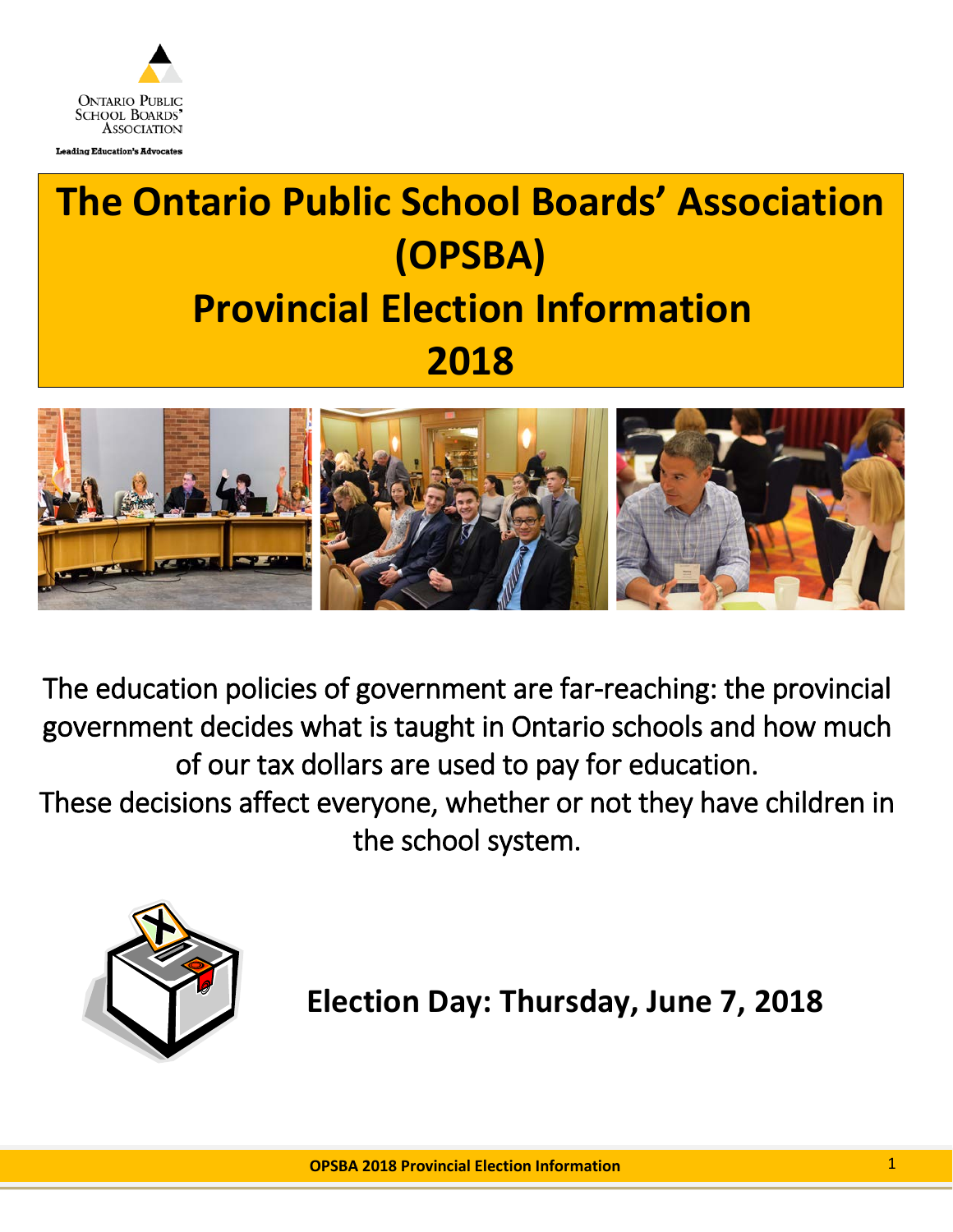

.

**The Ontario Public School Boards' Association (OPSBA) represents public district school boards and public school authorities across Ontario. Together our members serve the educational needs of nearly 70% of Ontario's elementary and secondary students. The Association advocates on behalf of the best interests and needs of the public school system in Ontario. OPSBA believes that the role of public education is to provide universally accessible education opportunities for all students regardless of their ethnic, racial or cultural backgrounds, social or economic status, individual exceptionality, or religious affiliation.**

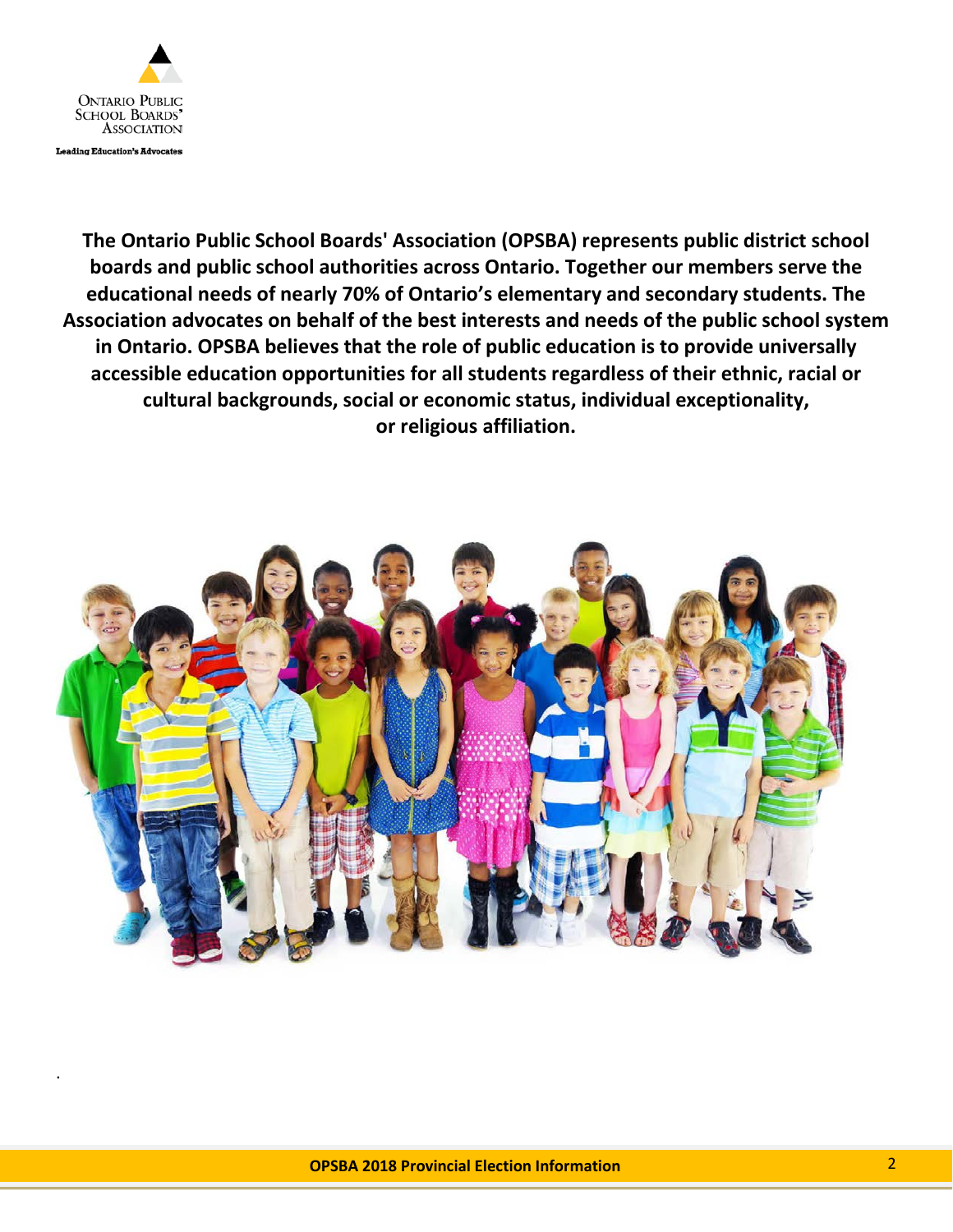

**OPSBA's Multi-Year Strategic Priorities**

- The Whole Child and Student Well-Being
- New Generation Education
- Advocating for the Role of Trustees as Members of the Board and Building Leadership **Capacity**
- Labour Relations
- Education Funding
- Advancing Reconciliation: First Nation, Métis and Inuit Education

## **Questions for Political Parties:**

*What distinguishes your party's education platform from those of the other parties?*

*What is your party's plan to support children and youth and their families who require timely access to community based services for issues related to mental health?*

*How would your party modify educational programs and instructional practices to ensure students have the skills, attitudes, values and knowledge to succeed in today's complex global context?* 

*How will your party review the education funding formula to ensure that school boards receive full and adequate funding?*

*How would your party increase student achievement and improve the learning environment for Indigenous students?*

*How would your party maintain labour peace in our school system?*

*How would your party support the important role of school boards and the democratically elected school board trustee?*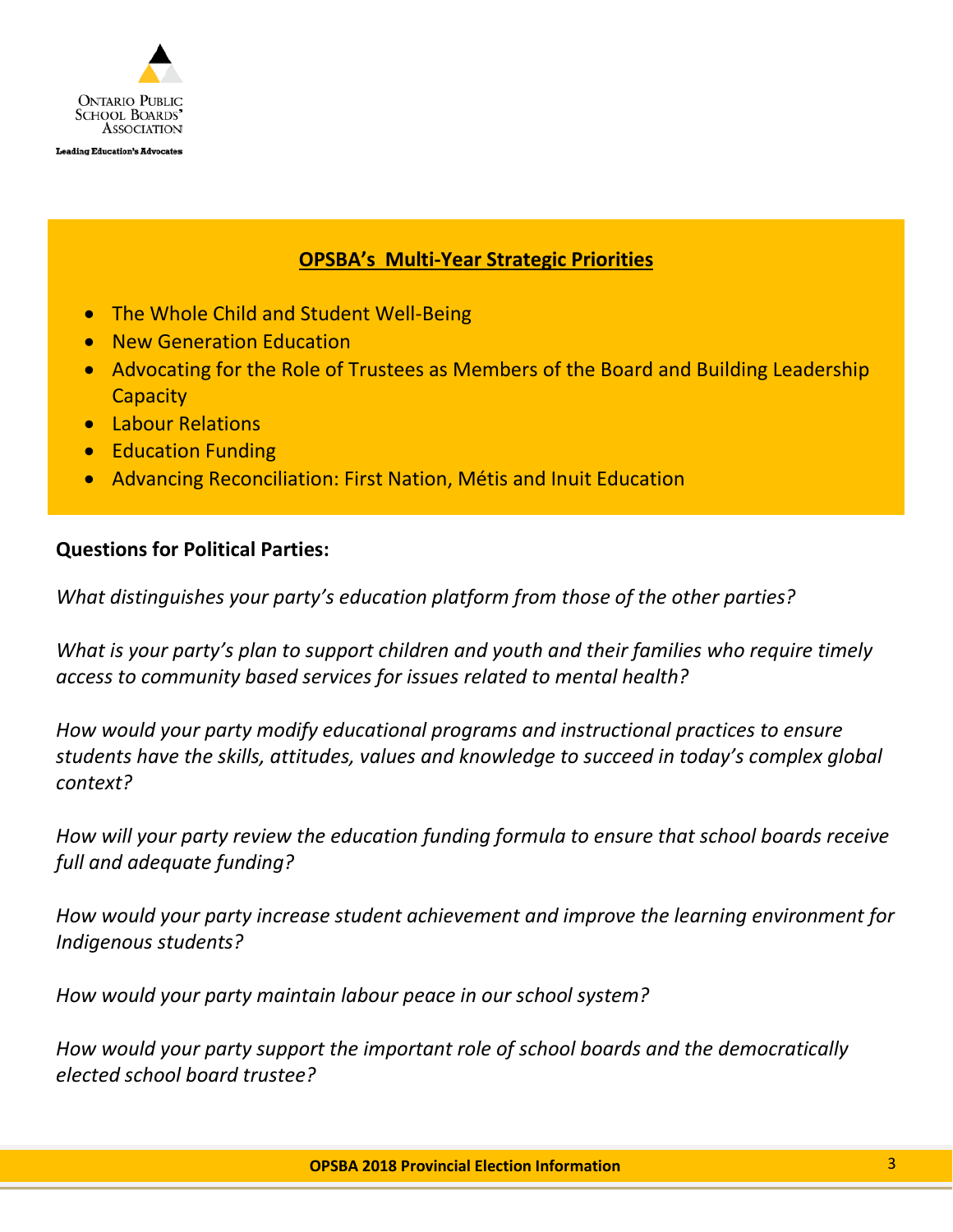

## **The Whole Child and Student Well-Being**

OPSBA believes that improving student achievement and student engagement is directly linked to ensuring that we work collaboratively for the social, emotional, mental and physical well-being of all children and youth.





#### **New Generation Education**

OPSBA believes that preparing students for success in the 21st century means that our educational programs and instructional practices must incorporate the skills, attitudes, values and knowledge that are needed for today's complex global context.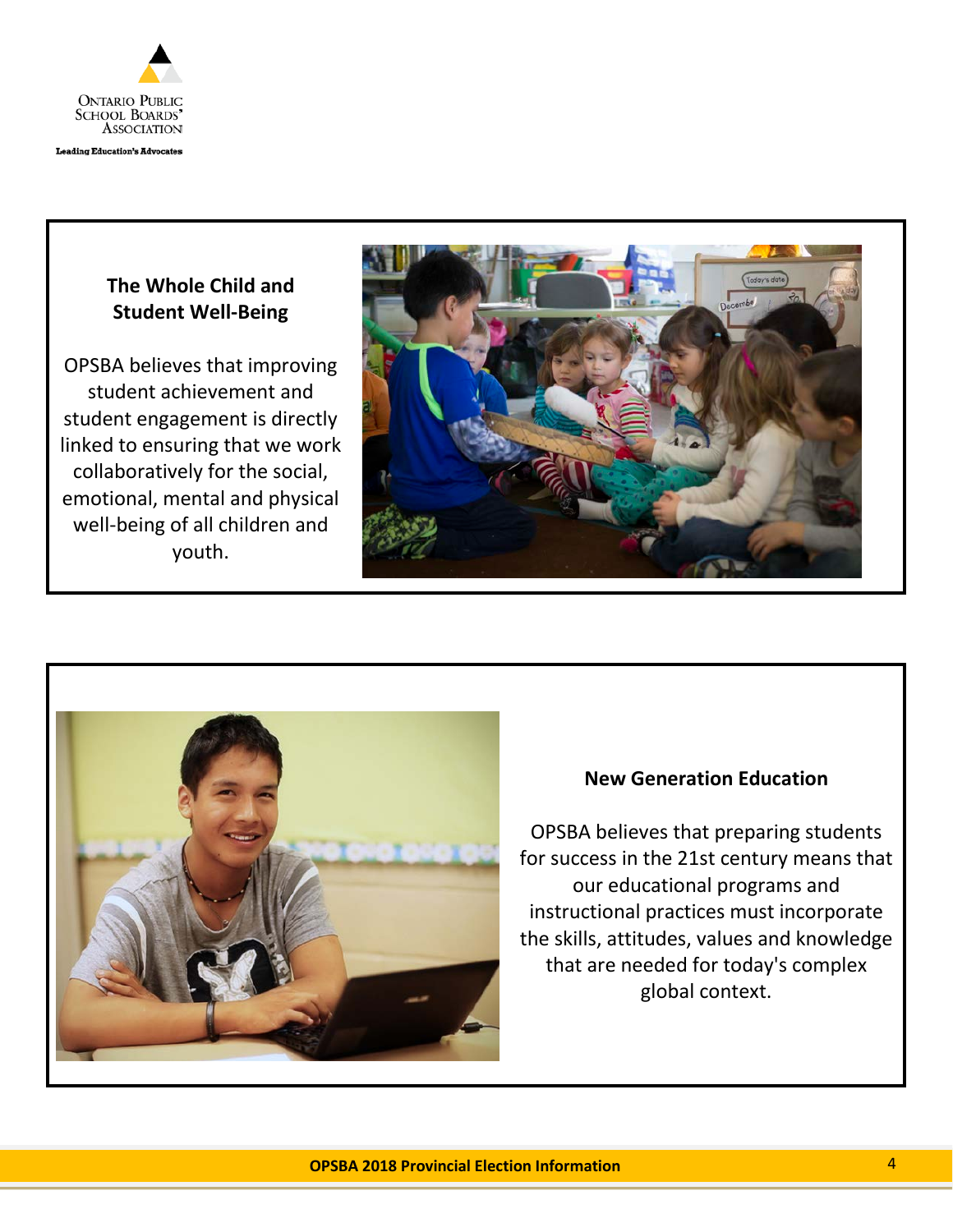

# **Advocating for the Role of Trustees as Members of the Board and Building Leadership Capacity**

OPSBA believes that trustees make a significant and direct contribution to the achievement of all students through their leadership in directing the policies and priorities of the local school board that shape a culture of continuous improvement.





#### **Labour Relations**

OPSBA believes that teachers and education workers deeply influence a positive and productive learning environment for students and are supported in this role through the peace and stability engendered by successfully negotiated collective agreements.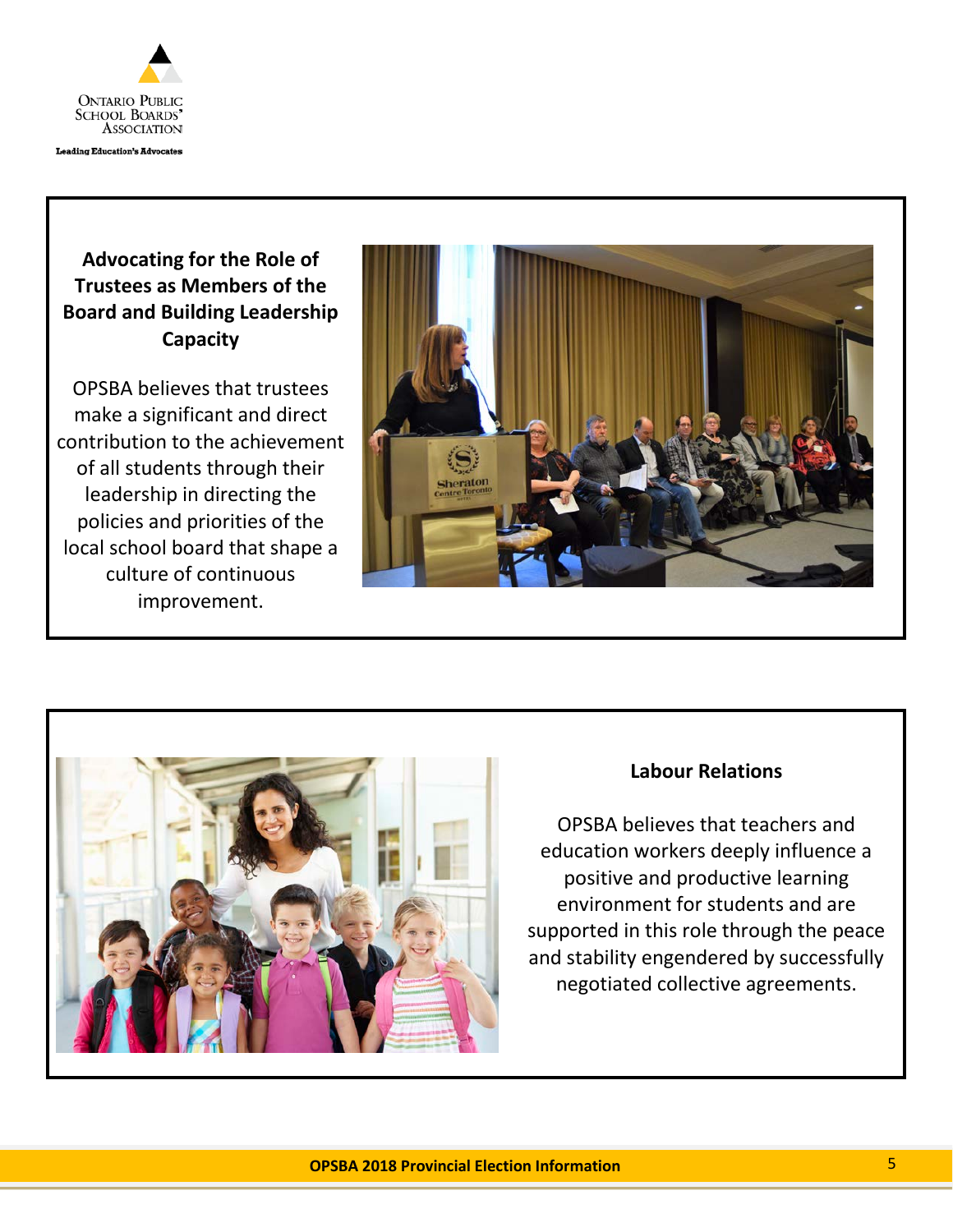

ading Education's Advocates

## **Education Funding**

OPSBA believes that strong and equitable education funding is a foundational factor in setting the conditions that promote and sustain student achievement.





# **Advancing Reconciliation: First Nation, Métis and Inuit Education**

OPSBA believes that through education we can move towards a Canada where the relationship between Indigenous and non-Indigenous Canadians is founded on mutual respect and OPSBA, therefore, supports the Calls to Action of the Final Report of the Truth and Reconciliation Commission (TRC).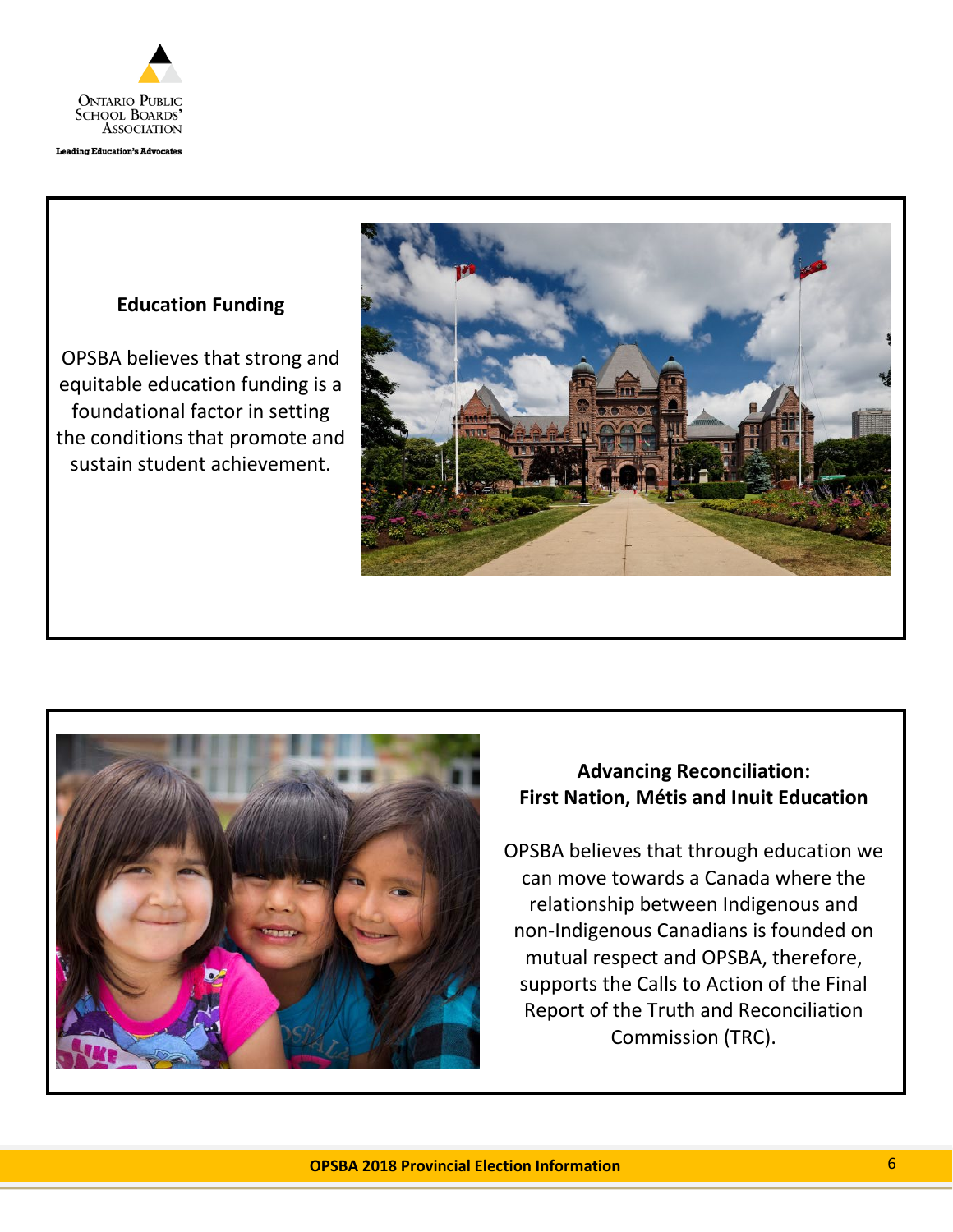

**Leading Education's Advocates**